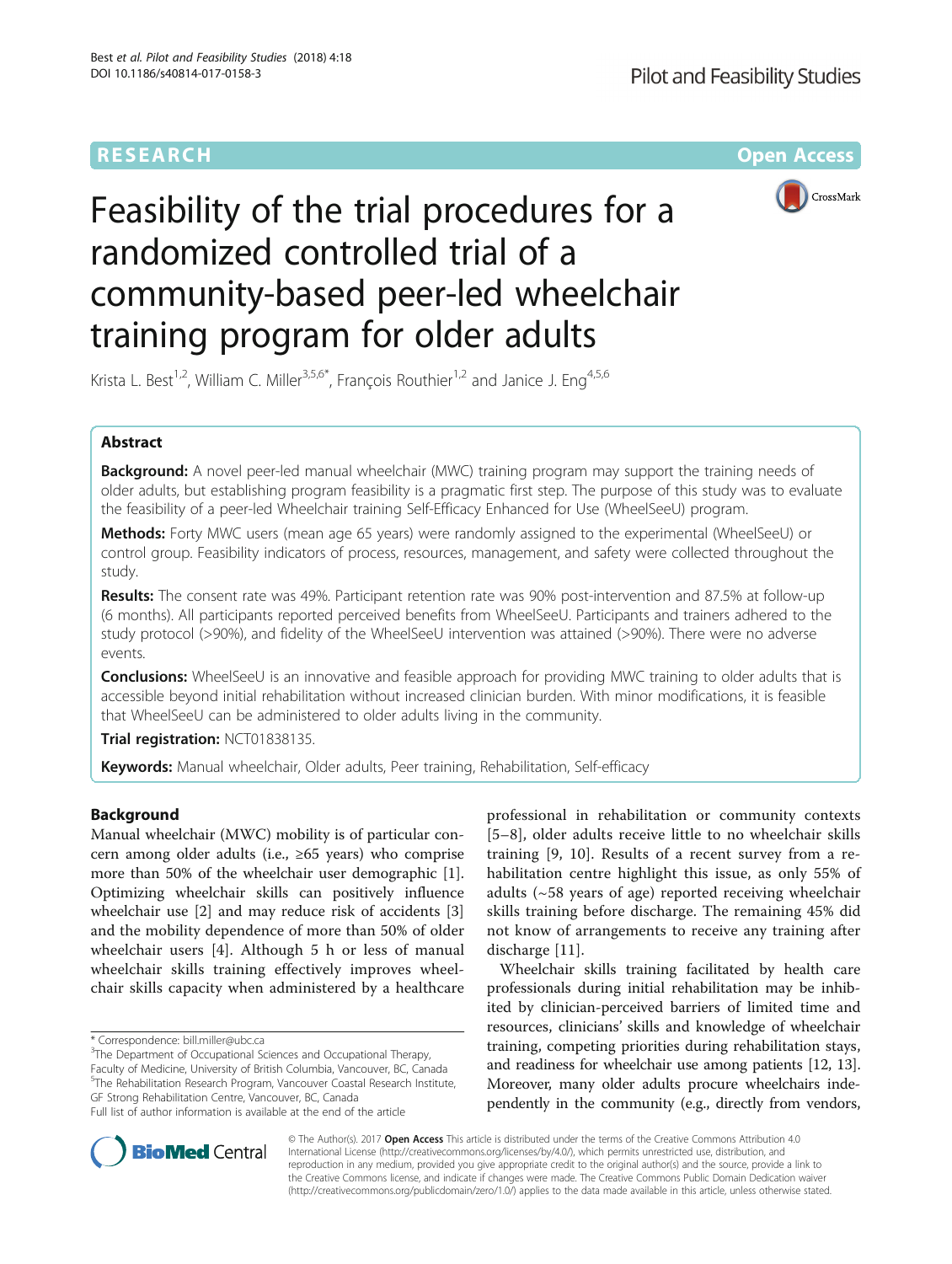secondhand, or online) without clinical guidance and likely do not receive any training at all. While communitybased training programs may address issues related to scheduling, readiness, and procurement of wheelchairs without the advice of a clinician, reliance solely on clinicians to implement such programs may pose additional burden and inferred healthcare costs.

The concept of wheelchair use self-efficacy, defined as an individual's belief in his or her ability to overcome challenging situations when using a wheelchair [[14\]](#page-11-0), is a powerful mediator of use and participation in older manual wheelchair users [\[15, 16](#page-11-0)]. Self-efficacy, important for adult learning, is enhanced when individuals learn from people they perceive to be similar to themselves and who are managing similar situations [\[17](#page-11-0)]. Therefore, implementing peers to facilitate interventions may provide an effective strategy for modeling wheelchair use. A peer-led wheelchair training program showed preliminary effectiveness for improving wheelchair use self-efficacy and wheelchair skills in adult MWC users 19 years of age and older [[18\]](#page-11-0).

Additional benefits of a peer-led program may include increased social interactions [[19](#page-11-0)] or improved costeffectiveness when compared to professional-led interventions [[20\]](#page-11-0). Moreover, peer-led wheelchair programs may provide an avenue for fostering a needed continuum of wheelchair skills training that starts during initial rehabilitation and continues after community reintegration [[18\]](#page-11-0). However, before proceeding with larger effectiveness trials, it is critical to first evaluate the feasibility of peer-led wheelchair training for older adults [[21](#page-11-0)]. Establishing feasibility will confirm key issues related to a study's process and resources. Additionally, findings from feasibility studies can be used to optimize the design of subsequent effectiveness trials and judge appropriateness of proceeding with larger trials [\[21](#page-11-0)].

Considering the need for community-based training for older adult MWC users and the importance of establishing feasibility, the purpose of this study was to evaluate the feasibility of a peer-led wheelchair training program called "Wheelchair training Self-Efficacy Enhanced for Use (WheelSeeU)" [[22](#page-11-0)].

The specific study objectives were to evaluate the feasibility according to the following indicators: (1) process issues: recruitment rate, consent rate, retention rate, and perceived benefit; (2) resource issues: participant adherence, trainer adherence, burden of data collection, and translation of study materials; (3) management issues: participant processing time, combining data in English and French, study protocol administration, and fidelity of WheelSeeU intervention; and (4) safety: safety during the intervention and data collection (modified from [[21\]](#page-11-0)).

# **Methods**

A full description of the methods has been previously published [\[22\]](#page-11-0). A brief description is detailed below. Minor modifications have been made to the study protocol since the original publication, including the following: (1) Feasibility indicators for treatment response and variation of outcomes were not reported in this feasibility study and will be reported in a subsequent paper; (2) the eligibility criteria was revised from ≥55 to ≥50 years of age to increase the potential participant pool; (3) success on one the feasibility indicators for process (i.e., recruitment rate) was modified from >90% acceptance to >20% acceptance to accurately reflect the reality of recruitment in rehabilitation research; and (4) the training protocols for the intervention and the control groups were modified slightly to accommodate the need for individualized training if one of the participants missed a training session.

# Design

A two-site randomized controlled trial (RCT) was completed with community-dwelling MWC users in Québec City, QC, Canada, and Vancouver, BC, Canada.

# **Participants**

# Inclusion criteria

- $\bullet$  ≥50 years of age
- Lived in the community<br>• Could self-propel a MW
- Could self-propel a MWC an average of 1 h per day
- Had self-proclaimed wheelchair mobility goals<br>• Was cognitively able to engage in the WheelSe
- Was cognitively able to engage in the WheelSeeU program (Modified Mini-Mental Status Exam (MMSE) score of  $\geq$ 24) [[23](#page-11-0)]

## Exclusion criteria

- Unable to complete study questionnaires in English or French
- Had anticipated health conditions or procedures that contraindicate training (e.g., surgery that may impair physical activity)
- Had degenerative conditions that were expected to progress quickly (e.g., amyotrophic lateral sclerosis)
- Were receiving or planning to receive wheelchair mobility training during the study period

# Recruitment

Recruitment took place between October 2013 and March 2016 using the following recruitment strategies: database of existing wheelchair users, clinicians, and vendors described the study to inpatients and outpatients at a local rehabilitation centre; posters and presentations given to special interest groups in the community; mail-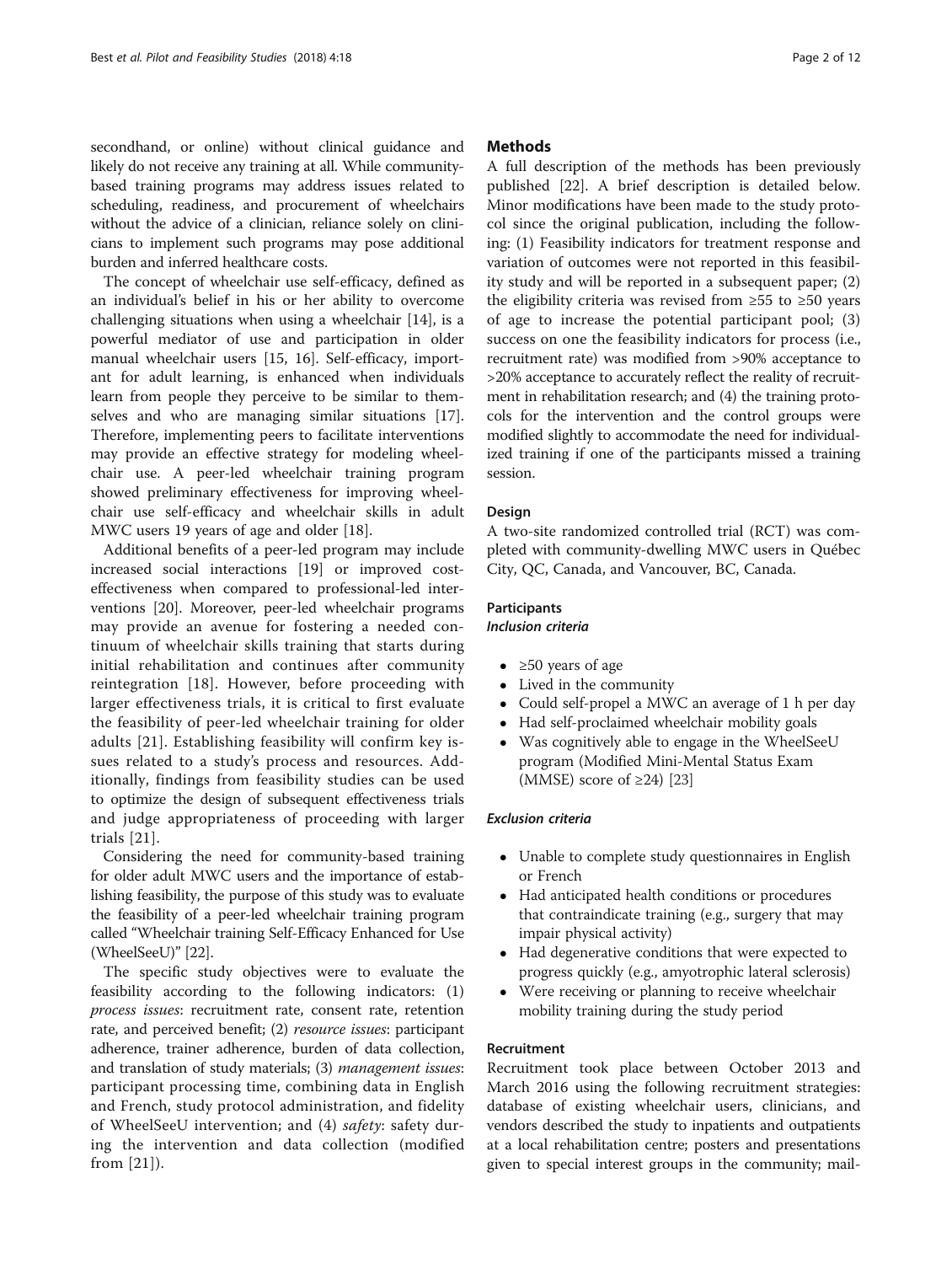outs to potential participants as identified by hospital records; social media (i.e., Facebook page); and word-ofmouth. The protocol for this study was approved by the Research Ethics Boards at the University of British Columbia, Institut de réadaptation en déficience physique de Québec, and Vancouver Coastal Health in Vancouver. All study participants provided informed consent.

#### Randomization and concealment

The randomization procedure was designed by an offsite statistician and consisted of stratification by site using block sizes of four or six (to allow for randomization of pairs of participants). When two participants were enrolled, the Tester completed baseline data collection and entered data into a secure database. The Site Coordinator then contacted the statistician to obtain group assignment for the pair of participants within 48 h. The Site Coordinator forwarded participant contact information to the appropriate group trainer (i.e., intervention or control group), who contacted both participants to schedule six training sessions. Therefore, randomization was concealed from the Tester at all time points.

#### Intervention and control groups

The WheelSeeU intervention consisted of six (~weekly), 1.5-h wheelchair training sessions delivered by a peertrainer and a support-trainer to two wheelchair users. Peer-trainers who were ≥45 years of age, who had at least 5 years of experience using a wheelchair (with intermediate to advanced wheelchair skills), and support-trainers who had at least 5 years of clinical experience were recruited and trained in a 2-day workshop  $(\sim 15 \text{ h})$  led by a study investigator (KB).

WheelSeeU incorporated tasks known to challenge wheelchair use self-efficacy (e.g., navigating a MWC in the community, completing activities in a MWC, managing social situations in a MWC [\[14](#page-11-0)]), but each session was individualized according to participant-defined goals. After introductions, the peer-trainer gave a brief presentation outlining expectations of WheelSeeU. The peer-trainer explained the SMART goal framework [\[24](#page-11-0)], then worked with participants at the beginning of WheelSeeU to define MWC mobility or participationoriented goals. Goals were recorded, progression was monitored, and participants were encouraged to set new goals as their skills progressed. The peer-trainer and support-trainer worked together to break the goals into smaller task objectives (and to identify potential barriers), which helped them to form the training plan for each session. The task objectives were built into practice, as well as methods for overcoming barriers. The peertrainer provided verbal instruction, demonstration, and feedback to participants (with help from the supporttrainer when necessary). The peer-trainer debriefed the

participants at the end of each session to recap goals and discussed how to integrate new skills into practice in the community and at home (i.e., provided homework). The peer-trainer took note of the participants' homework, which formed the initial discussion for the next session. The support-trainer provided spotting during the practice of skills and intervened immediately if there was unsafe wheeling that could lead to tips or falls. The future intent of WheelSeeU is that it will be administered by a peer-trainer, with spotting provided by caregivers, family members, volunteers, or clinician assistants. However, given that this is a feasibility study of a novel intervention, it was prudent to ensure participant safety through the inclusion of a clinician support-trainer.

Participants in the control group received six (~weekly) 1.5-h didactic sessions of information about using a wheelchair in the community (iWheel) led by a health care professional. The iWheel protocol, created specifically for this study, was designed to control for attention without providing any wheelchair skills training (available at [http://millerresearch.osot.ubc.ca\)](http://millerresearch.osot.ubc.ca/). Each session started with an "icebreaker" activity (e.g., "MWC Jeopardy," "Describe your dream vacation"), and then, information (and embedded questions) were presented on six topics: (1) accessible places in the community (e.g., How do you determine whether a place is accessible prior to going there?); (2) transportation (e.g., Describe your experiences using public transportation/ trains/ ferries/ airplanes?); (3) MWC set-up and maintenance (e.g., What regular maintenance do you do on your MWC?); (4) using computers (e.g., How do you use the internet?); (5) pain and fatigue management (e.g., What do you do to manage pain/ fatigue?); and (6) Physical activity and nutrition (e.g., What physical activities do you take part in using your MWC?). Pre-formatted questions were integrated to reduce the likelihood of spontaneous discussions about wheelchair skills among participants. A health care or research professional with at least 2 years of experience in rehabilitation research completed 6 h of iWheel training facilitated by a study investigator (KB). The iWheel trainer was instructed not to give any MWC skills training or advice on how to use a MWC in a better way.

#### Outcomes to assess feasibility

Feasibility indicators for process, resources, management, and safety parameters were measured during study administration and at study end.

# Process indicators

Recruitment rate—The recruitment rate was defined as the number of participants recruited per month. This information was recorded in the study log.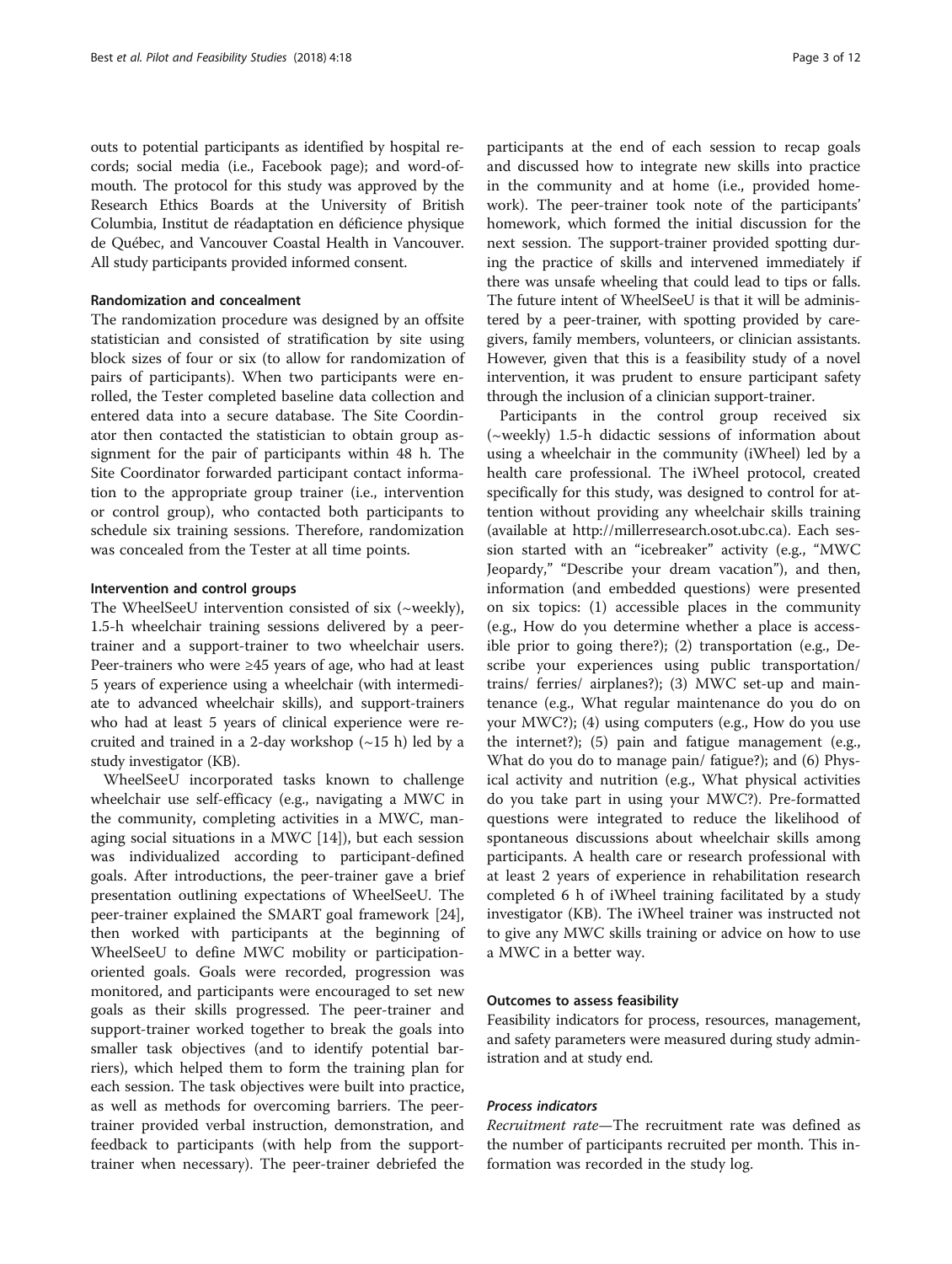Consent rate—The consent rate was calculated by dividing the number of individuals who met inclusion criteria, by the number who consented to participate in the study. A research coordinator recorded the reasons why eligible individuals were not interested in participating in the study log.

Retention rate—The retention rate was calculated by dividing the number of participants, who completed data collection at T2 and T3, by the number of participants who completed data collection at T1.

Perceived benefit—Participant perceived benefit of the intervention was assessed using a study-specific survey that asked participants if they felt WheelSeeU had any benefits towards using a MWC.

### Resource indicators

Participant adherence—Adherence to the study was assessed by tracking the total number of WheelSeeU and iWheel sessions attended by participants. The trainers recorded participant adherence in a study log.

Trainer recruitment and adherence—The ability to recruit and maintain a peer-trainer (i.e., trainer adherence) was assessed by tracking the total number of WheelSeeU sessions attended by the peer-trainer.

Participant and tester burden—Burden was measured by the amount of time it took to administer study outcomes at T1, T2, and T3. The tester recorded this data at each time point.

Data collection commenced in October 2013 and was completed in October 2016.

Descriptive variables

Sociodemographic and personal information (i.e., age, sex, marital status, highest level of education, cognition, primary diagnosis related to MWC use, length of time using the MWC, propulsion method, depression (Hospital Anxiety and Depression Scale (HADS) [\[25](#page-11-0)]), and social support (Interpersonal Support Evaluation List (ISEL) [\[26](#page-11-0)]) were collected at baseline.

Clinical outcome measures:

The proposed primary outcome for the main trial, wheelchair skills capacity, was assessed objectively using the Wheelchair Skills Test (WST) [[27\]](#page-11-0) at baseline (T1), post-intervention (T2), and 3-month follow-up (T3). Secondary clinical outcomes were also collected for the main trial at the three time points and included subjective wheelchair skills capacity and performance and safety (Wheelchair Skills Test Questionnaire (WST-Q) [\[28](#page-11-0)]), wheelchair use self-efficacy (Wheelchair Use Confidence Scale [\[29\]](#page-11-0)), life-space mobility (Life-Space Assessment (LSA) [\[30](#page-11-0)]), satisfaction with participation (Wheelchair Outcome Measure (WhOM) [[31\]](#page-11-0)), quality of life (Latelife Function and Disability Index (LLFDI) [[32](#page-11-0)]), and health utility (Health Utility Index (HUI) [\[33\]](#page-11-0)). However, only preliminary results of the primary clinical outcome (objective wheelchair skills capacity) are reported in this paper. Clinical outcomes have been described previously [\[22](#page-11-0)], and results will be presented in a separate manuscript.

Ability to translate/complete study in English and French—Based on monthly meetings among study investigators and research coordinators, the ability to translate and complete the study protocol was gauged through subjective evaluation (i.e., yes or no).

# Management indicators

Participant processing time—Participant processing time was defined as the total number of days from initial contact to study enrolment. Details on processing time were recorded in the study log by the research coordinator.

Ability to combine data—The ability to combine the data was gauged through subjective evaluation of study investigators.

Administration of study protocol—To ensure the protocol was administered as intended (i.e., training was completed with pairs of participants by a peer-trainer and a support-trainer), study protocol administration was guided by a protocol checklist. The checklist was monitored and recorded by the support-trainer and control group trainer.

Fidelity—Intervention fidelity, defined as adherent and competent delivery of the intervention, was evaluated using a study-specific WheelSeeU Administrator Rating Form that outlined important details and components of the WheelSeeU intervention to be completed by the peer-trainer and the support-trainer in a checklist (e.g., support-trainer demonstrated proper application of the spotter strap, peer-trainer helped to develop new goals and reviewed existing goals with participants). A research coordinator at both sites completed the Wheel-SeeU Administrator Rating Form randomly, at least one time per participant pair during the WheelSeeU intervention.

#### Safety

Intervention—Intervention safety was measured by the number of adverse events that occurred during the WheelSeeU intervention (e.g., tips, falls, cuts, abrasions, blisters). The support-trainer was responsible for documenting any adverse events.

Data collection—Safety during data collection was assessed by the number of adverse events that occurred during testing procedures. The tester was responsible for recoding any adverse events that occurred during data collection.

#### Analysis

Descriptive statistics (mean, standard deviation (SD), counts (percentage)) were used to summarize continuous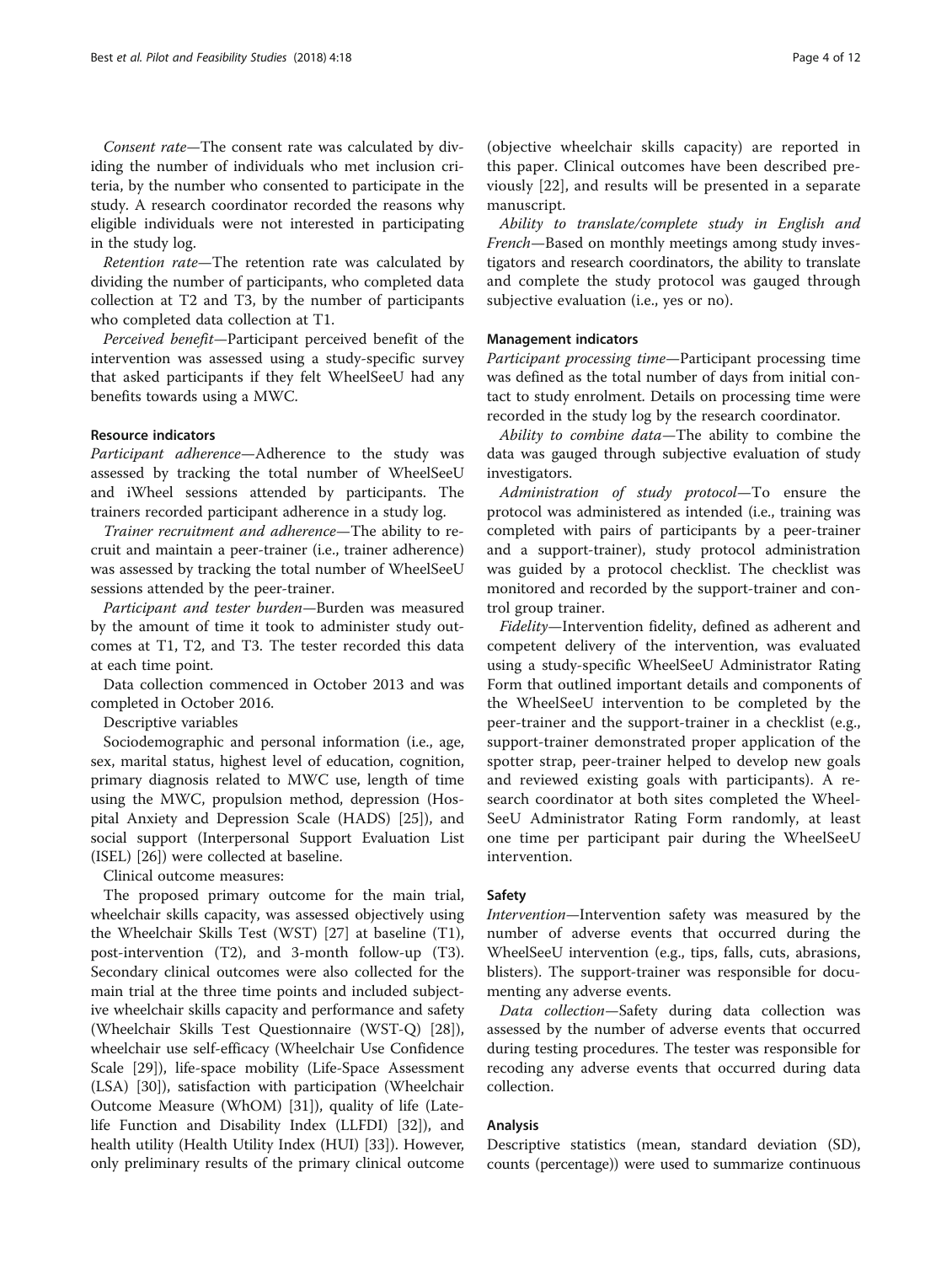and categorical data as appropriate. Feasibility indicators for process, resources, management, and treatment were treated as binary (i.e., successful, unsuccessful). "Successful" indicated that the protocol is sufficiently robust to move forward with a large RCT with only small or no adaptation to the protocol required, while "unsuccessful" indicated a need for changes to the protocol before proceeding.

Sample size was calculated a priori using variability data (mean (SD)) of the WST from three randomized controlled trials [[22\]](#page-11-0). According to Campbell et al. [\[34](#page-11-0)], a sample size of 40 is large enough to represent the target population and to evaluate feasibility indicators.

# Results

The flow of participants through the WheelSeeU study is described in Fig. 1.

Participants had a mean (SD) age of 64.5 (8.0) years, predominantly male (60%), with primary diagnoses of amputation (28%), spinal cord injury (20%), and other conditions (e.g., multiple sclerosis, stroke, Parkinson's disease, post-polio) (52%), and had a mean (SD) of 7 (11.3) years of previous experience using a manual wheelchair. Table [1](#page-5-0) provides sample characteristics and baseline demographic information. The groups were reasonably well balanced after randomization, but the intervention group reported a higher level of depression and

#### Summary of clinical outcomes (baseline)

Summary statistics (i.e., mean (SD)) of primary and secondary clinical outcomes for the intervention and control groups at baseline are presented in Table [2.](#page-6-0) After randomization, the intervention group had slightly lower mean scores on all clinical outcomes compared to the control group.

# Feasibility indicators

Success was achieved on 10 of 13 feasibility indicators. Definitions of feasibility indicators and a priori parameters for success are defined in Table [3](#page-7-0).

# Process indicators

Recruitment rate—It took 18 months to recruit 40 participants, at a rate of approximately one participant per month per site. However, recruitment rate was higher in Quebec (approximately two participants per month) compared to that in Vancouver (approximately two participants every 4 months).

Consent rate—A 49% consent rate was attained. Of the 120 participants contacted, 39 did not meet the inclusion criteria. Forty-one were not interested, and 40 gave their consent to participate in the study.

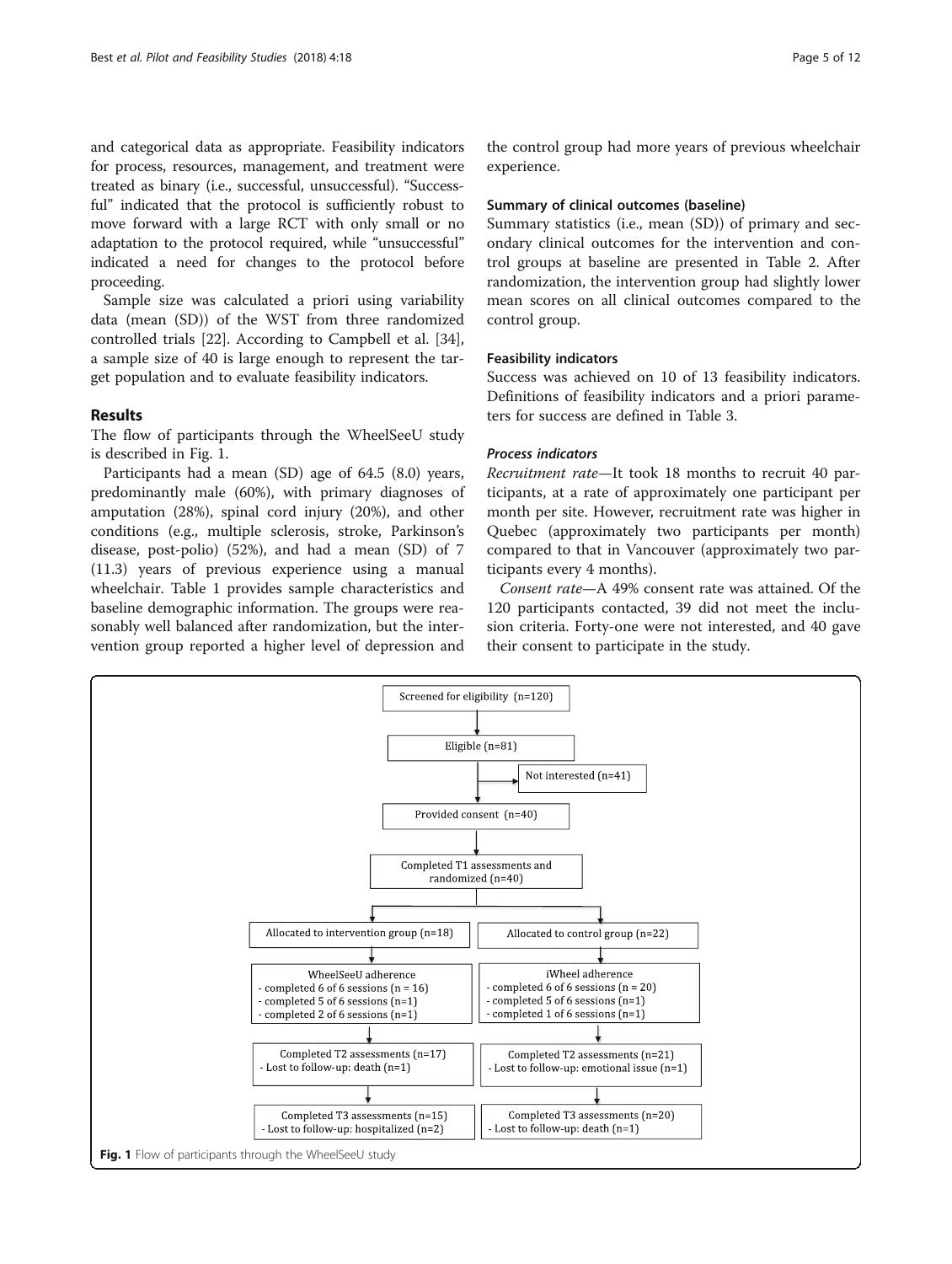| Participant characteristics                      | WheelSeeU $(n = 18)$ | Control<br>$(n = 22)$ |
|--------------------------------------------------|----------------------|-----------------------|
| Demographic and personal information             |                      |                       |
| Age, year, mean (SD); range                      | 66.2 (7.0); 54-83    | 63.1 (8.7); 50-84     |
| Sex, no. (%)                                     |                      |                       |
| Male                                             | 7(39)                | 17(77)                |
| Marital status, no. (%)                          |                      |                       |
| Married or common law                            | 10(56)               | 11(50)                |
| Education, no. (%)                               |                      |                       |
| College or university                            | 15 (83)              | 16(73)                |
| Income CAD, no. (%)                              |                      |                       |
| $<$ 15,000                                       | 1(5)                 | 5(23)                 |
| 15,000-50,000                                    | 8(44)                | 8(36)                 |
| Primary language, no. (%)                        |                      |                       |
| English                                          | 4(22)                | 10(45)                |
| Primary diagnosis, no. (%)                       |                      |                       |
| Spinal cord injury                               | 3(17)                | 5(23)                 |
| Amputation                                       | 3(17)                | 8(36)                 |
| Other (MS, stroke, Parkinson's, post-polio)      | 12 (67)              | 9(41)                 |
| Wheelchair-related variables                     |                      |                       |
| Previous MWC use, year, mean (SD); range         | 4.3 (5.5); 0-22      | 9.0 (14.0); 0-45      |
| Use in current MWC, year, mean (SD); range       | $2.8$ (5.3); 0-22    | $1.3$ (2.0); 0-10     |
| Use MWC daily                                    |                      |                       |
| Yes                                              | 14 (78)              | 17(77)                |
| Propulsion method, no. (%)                       |                      |                       |
| 2 hands only                                     | 16 (89)              | 17(77)                |
| Hours per day spent in MWC, no. (%)              |                      |                       |
| >8                                               | 6(33)                | 8(36)                 |
| $5 - 8$                                          | 4(22)                | 3(13)                 |
| WC-related accident in the past year, no. (%)    |                      |                       |
| Yes                                              | 2(11)                | 1(5)                  |
| Clinical variables at baseline                   |                      |                       |
| MMSE, mean (SD); range [max score 30]            | 28.2 (1.3); 26-30    | 28.8 (0.9); 27-30     |
| ISEL, mean (SD); range [max score 18]            | $10.5(5.3); 3-18$    | $15.6$ (3.6); $7-18$  |
| HADS anxiety, mean (SD); range [max score 21]    | 6.5 (6.4); $0-16$    | 4.0 $(2.4)$ ; 0-7     |
| HADS depression, mean (SD); range [max score 21] | 7.3 (3.4); 4-12      | $2.0$ (1.3); 1-4      |

<span id="page-5-0"></span>Table 1 Demographic, wheelchair-related, and clinical variables at baseline

MMSE The Mini-Mental State Examination, ISEL Interpersonal Support Evaluation List, HADS Hospital Anxiety and Depression Scales

Retention rate—Forty individuals completed T1 assessments. The overall participant retention was 95% at T2 and 87.5% at T3. Of the 18 participants allocated to the experimental group, one was lost to follow-up at T2 and two more were lost to follow-up at T3. One participant withdrew from the study after two WheelSeeU sessions due to health reasons unrelated to the study and died shortly after. The other two participants were hospitalized after the completion of

WheelSeeU for reasons unrelated to the study. Of the 22 participants allocated to the control group, one was lost to follow-up at T1 and one more was lost to follow-up at T3. One participant withdrew from the study after one iWheel session due to an unforeseen emotional issue associated with returning to the rehabilitation centre. The other participant died before completing T3 due to reasons unrelated to the study.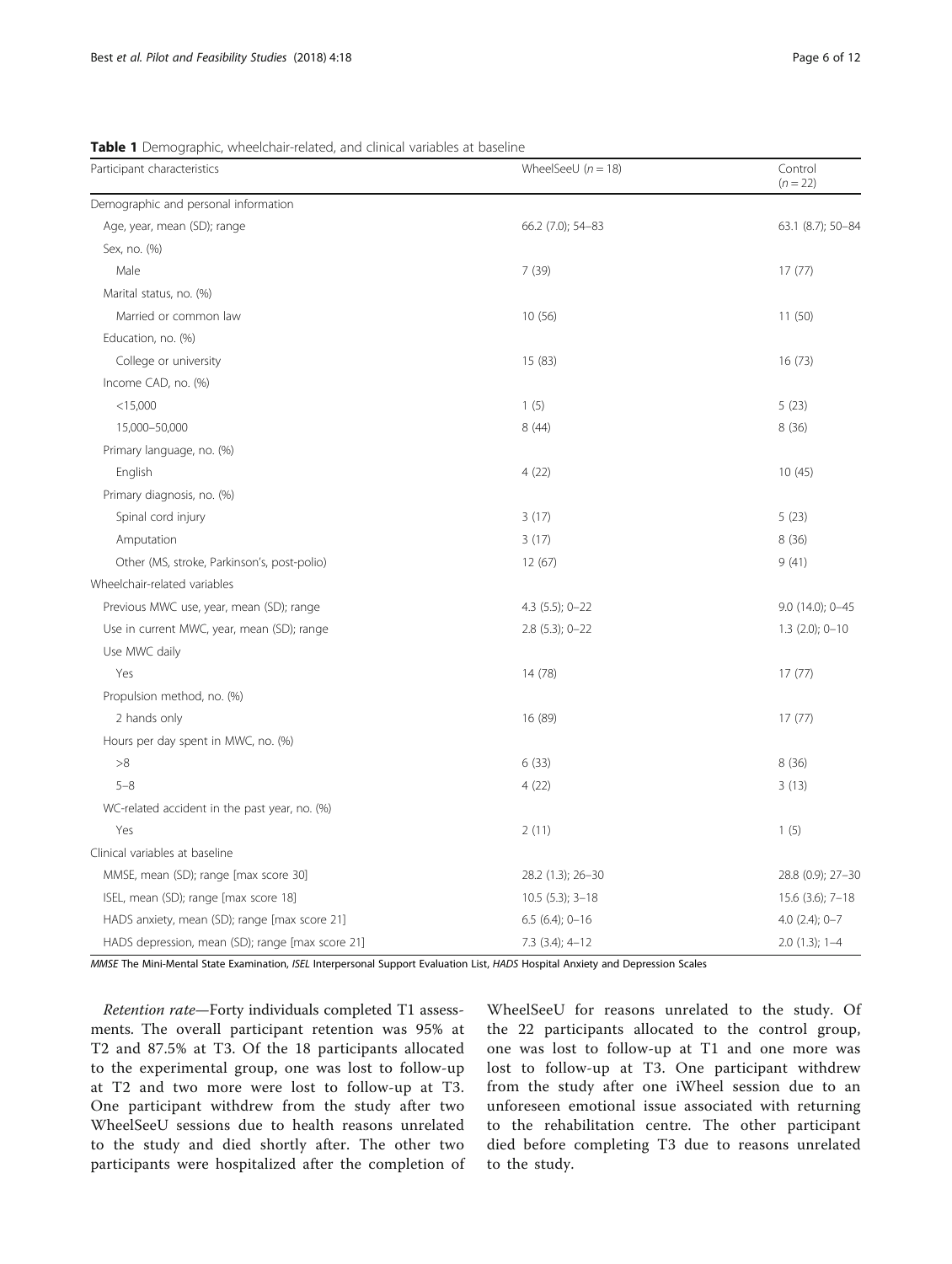<span id="page-6-0"></span>Table 2 Baseline summaries of primary and secondary clinical outcomes

| Clinical outcomes                        | Intervention group ( $n = 18$ )<br>Mean (SD) | Control group ( $n = 22$ )<br>Mean (SD) |
|------------------------------------------|----------------------------------------------|-----------------------------------------|
| WST (max score 100)                      |                                              |                                         |
| Objective wheelchair skills capacity     | 66.0 (13.3)                                  | 71.6(11.4)                              |
| WST-Q (max score 100)                    |                                              |                                         |
| Subjective wheelchair skills capacity    | 67.0 (15.7)                                  | 76.1 (10.0)                             |
| Subjective wheelchair skills performance | 45.5 (20.7)                                  | 56.3 (17.3)                             |
| WheelCon (max score 100)                 |                                              |                                         |
| Wheelchair use self-efficacy             | 65.9 (22.7)                                  | 79.6 (13.8)                             |
| WhOM (max score 100)                     |                                              |                                         |
| Satisfaction with participation          | 55.3 $(24.8)$ $(n = 17)$                     | 62.9 (27.2) $(n = 21)$                  |
| LSA (max score 120)                      |                                              |                                         |
| Life-space mobility                      | 34.9 (21.0)                                  | 44.7 (22.9)                             |
| LLFDI (max score 100)                    |                                              |                                         |
| Participation frequency                  | 49.5(9.1)                                    | 53.5 (11.7)                             |
| LLFDI (max score 100)                    |                                              |                                         |
| Instrumental role                        | 34.3(9.9)                                    | 44.0 (12.3)                             |

WST Wheelchair Skills Test, WST-Q Wheelchair Skills Test Questionnaire, WheelCon Wheelchair Use Confidence Scale, WhOM Wheelchair Outcome Measure, LSA Life-Space Assessment, LLFDI Late-Life Function and Disability Index

Perceived benefit—100% of participants who completed the WheelSeeU intervention felt that they received benefits for using a MWC from the WheelSeeU training program.

# Resource indicators

Participant adherence—Participant adherence to the intervention was high in both groups. Not including participants who dropped out of the study ( $n = 5$ ), 95% of participants allocated to the WheelSeeU intervention group and 90% of participants in the control group completed six of six training sessions. One participant in the intervention group completed five of six WheelSeeU sessions, while two participants in the control group completed five of six iWheel sessions. All others completed six of six sessions.

Trainer recruitment and adherence—A total of three peer-trainers were recruited and trained. The three peertrainers (all males with spinal cord injury), who were  $53.3 \pm 10.0$  years of age and had  $20.3 \pm 17.1$  years of experiencing using a MWC, completed the WheelSeeU training. While an existing skill set was not a prerequisite for selecting peers, the peer-trainers in this study had various skills that may have influenced their competency for wheelchair training (e.g., athletic backgrounds, motivational speaking, coaching, teaching, and peer-mentorship experience). Three support-trainers (two occupational therapists, one kinesiologist), with  $9.3 \pm 1.5$  years of clinical experience with MWC users, provided support to the peer-trainers. Of the 108 WheelSeeU sessions, one peertrainer missed two sessions that were completed by the support-trainer.

Participant and tester burden-The burden of data collection was higher than anticipated, with mean (SD) testing times of 141 (36) min at T1, 119 (43) min at T2, and 118 (56) min at T3.

Ability to translate/complete study in English and French—There were no issues with translating or administering study materials in English or French.

#### Management indicators

Participant processing time—The mean (SD) subject processing time was 74 (80) days, which did not meet the criterion for success.

Ability to combine data-There were no issues with combining the English and French data.

Administration of study protocol-Successful administration of the study protocol was also achieved at both sites. Minor issues were addressed at monthly team meetings, such as how to proceed if a participant or trainer missed a training session. In both cases, the study proceeded with one participant and one trainer. A change to the protocol was made in one circumstance when one participant in the control group dropped out of the study before completion of the control group didactic sessions. It was decided to complete the sessions with the control group trainer and one participant only.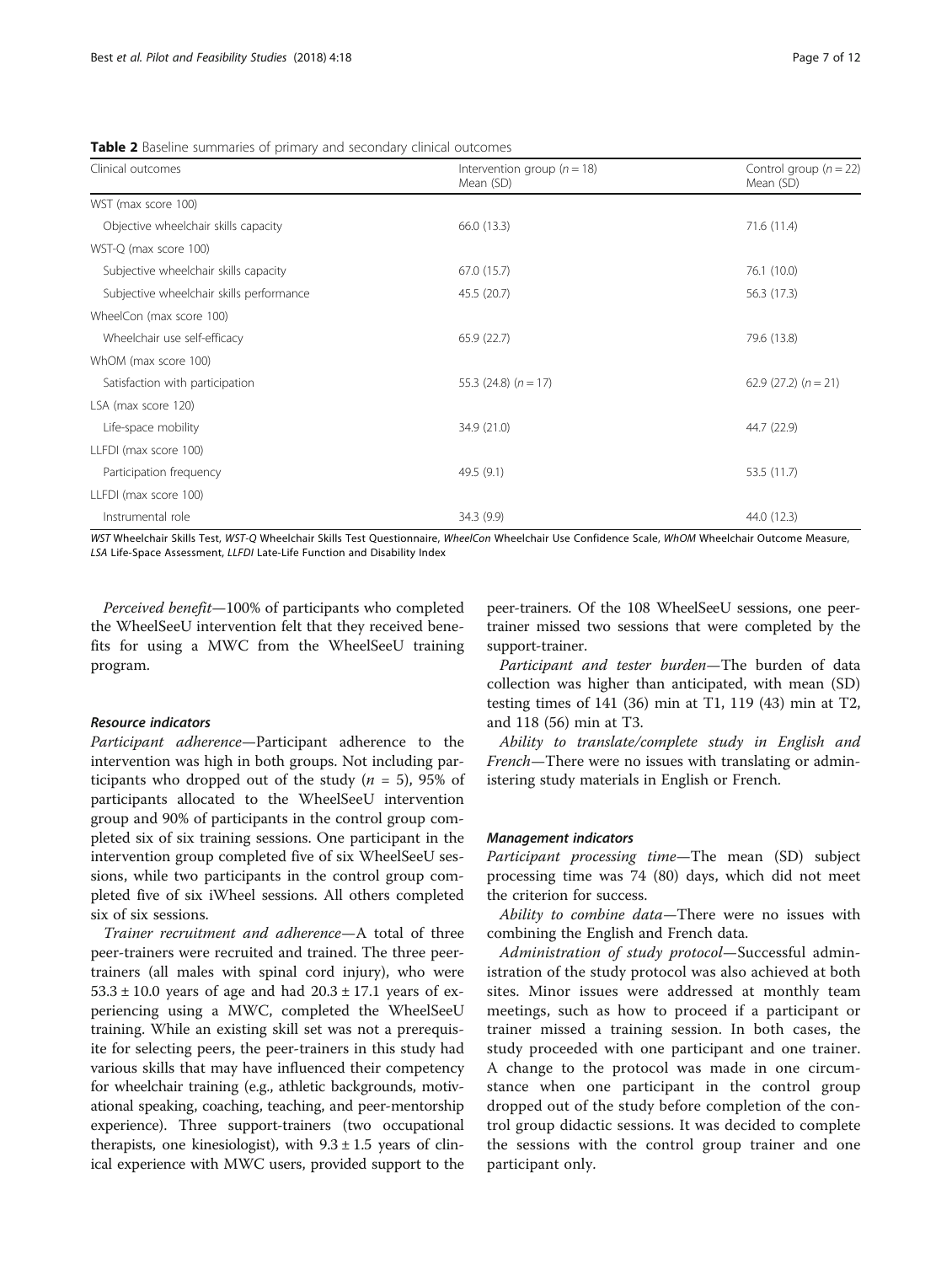| ì<br>l<br>١<br>ś<br>١<br>Ĭ<br>I<br>$\frac{1}{2}$ |
|--------------------------------------------------|
| Ī<br>I<br>i<br>)<br>)<br>5                       |
| j                                                |
| ce roculte<br>ĵ<br>١<br>J                        |
| ニュココ<br>הנה להני הווההה<br>j<br>Ś<br>١           |
| $\frac{1}{2}$                                    |
| こくにいこく<br>j<br>j                                 |
| ī<br>j<br>ļ<br>j<br>ł                            |
| :<br>$\frac{2}{3}$<br>I<br>I<br>l                |
| Ì                                                |
| í<br>ļ<br>Jeso<br>$\mathcal{L}$                  |
| ۴<br>ì                                           |
| able<br>É<br>I                                   |

<span id="page-7-0"></span>

|                                  | Table 3 Description of feasibility indicators, parameters for success, results, and suggested modifications |                                                               |                            |                                                                                                                                                                                                                                                                                                                                                                                                                                                                                                                                                                      |                                                           |
|----------------------------------|-------------------------------------------------------------------------------------------------------------|---------------------------------------------------------------|----------------------------|----------------------------------------------------------------------------------------------------------------------------------------------------------------------------------------------------------------------------------------------------------------------------------------------------------------------------------------------------------------------------------------------------------------------------------------------------------------------------------------------------------------------------------------------------------------------|-----------------------------------------------------------|
| Feasibility indicator            | Outcome measure                                                                                             | Parameter for success                                         | Results                    | Feasible                                                                                                                                                                                                                                                                                                                                                                                                                                                                                                                                                             | Suggested modifications                                   |
| Process $(n = 4)$                |                                                                                                             |                                                               |                            |                                                                                                                                                                                                                                                                                                                                                                                                                                                                                                                                                                      |                                                           |
| Recruitment rate                 | # of subjects recruited/time                                                                                | 2 subjects/month/site                                         | 1 subject/m/<br>site       | z                                                                                                                                                                                                                                                                                                                                                                                                                                                                                                                                                                    | Consider other recruitment strategies                     |
| Consent rate                     | % of subjects consenting                                                                                    | >20% acceptance                                               | acceptance<br>49%          | $\succ$                                                                                                                                                                                                                                                                                                                                                                                                                                                                                                                                                              |                                                           |
| Retention rate                   | % of subjects with complete data collection (T2, T3)                                                        | Complete T2 and T3 with 280% of subjects                      | $T3 = 87.5%$<br>$T2 = 95%$ | $\left. \right. \right. \left. \right. \left. \right. \left. \right. \left. \right. \left. \right. \left. \left. \right. \left. \right. \left. \right. \left. \left. \right. \right. \left. \left. \right. \left. \left. \right. \right. \left. \left. \right. \left. \right. \left. \left. \right. \right. \left. \left. \right. \right. \left. \left. \right. \right. \left. \left. \right. \right. \left. \left. \right. \left. \left. \right. \right. \left. \left. \right. \right. \left. \left. \right. \right. \left. \left. \right. \left. \left. \right. \$ |                                                           |
| Perceived benefit                | Post-intervention participant questionnaire                                                                 | >85% will perceive benefit of WheelSeeU                       | 100%                       | $\left. \right. \right. \left. \right. \left. \right. \left. \right. \left. \right. \left. \right. \left. \left. \right. \left. \right. \left. \right. \left. \left. \right. \right. \left. \left. \right. \left. \left. \right. \right. \left. \left. \right. \left. \right. \left. \left. \right. \right. \left. \left. \right. \right. \left. \left. \right. \right. \left. \left. \right. \right. \left. \left. \right. \left. \left. \right. \right. \left. \left. \right. \right. \left. \left. \right. \right. \left. \left. \right. \left. \left. \right. \$ |                                                           |
| Resources $(n = 4)$              |                                                                                                             |                                                               |                            |                                                                                                                                                                                                                                                                                                                                                                                                                                                                                                                                                                      |                                                           |
| Participant adherence            |                                                                                                             |                                                               |                            |                                                                                                                                                                                                                                                                                                                                                                                                                                                                                                                                                                      |                                                           |
| WheelSeeU group                  | Complete 6 WheelSeeU sessions                                                                               | >85% of subjects                                              | 95%                        | $\succ$                                                                                                                                                                                                                                                                                                                                                                                                                                                                                                                                                              |                                                           |
| Control group                    | Complete 6 iWheel sessions                                                                                  | >85% of subjects                                              | 90%                        | $\succ$                                                                                                                                                                                                                                                                                                                                                                                                                                                                                                                                                              |                                                           |
| Trainer adherence                |                                                                                                             |                                                               |                            |                                                                                                                                                                                                                                                                                                                                                                                                                                                                                                                                                                      |                                                           |
| Peer-trainer                     | Recruit/retain peer-trainers                                                                                | Attend 6 x 5 sessions                                         | 98%                        | $\succ$                                                                                                                                                                                                                                                                                                                                                                                                                                                                                                                                                              |                                                           |
| Support-trainer                  | Recruit /retain support-trainers                                                                            | Attend 6 x 5 sessions                                         | 98%                        | $\succ$                                                                                                                                                                                                                                                                                                                                                                                                                                                                                                                                                              |                                                           |
| Data collection burden           |                                                                                                             |                                                               |                            |                                                                                                                                                                                                                                                                                                                                                                                                                                                                                                                                                                      |                                                           |
| $\overline{\vdash}$              | Data collection time T1                                                                                     | >85% of subjects complete in <2 h                             | 141 (36) min               | Z                                                                                                                                                                                                                                                                                                                                                                                                                                                                                                                                                                    | Reduce the number of outcome<br>measures collected        |
| $\mathop{\Box}$                  | Data collection time T1                                                                                     | >85% of subjects complete in < 1.5 h                          | $119(43)$ min              | Z                                                                                                                                                                                                                                                                                                                                                                                                                                                                                                                                                                    | Relax parameter for success                               |
| $\overline{\Gamma}$              | Data collection time T1                                                                                     | >85% of subjects complete in <1.5 h                           | 118 (56) min               | Z                                                                                                                                                                                                                                                                                                                                                                                                                                                                                                                                                                    |                                                           |
| Translations                     | Translate and administer study materials in English and<br>French                                           | No issues                                                     | 0 issues                   | $\succ$                                                                                                                                                                                                                                                                                                                                                                                                                                                                                                                                                              |                                                           |
| Management (n = 4)               |                                                                                                             |                                                               |                            |                                                                                                                                                                                                                                                                                                                                                                                                                                                                                                                                                                      |                                                           |
| Processing time                  | Time between initial subject contact to enrolment                                                           | Mean time is <10 days                                         |                            | z                                                                                                                                                                                                                                                                                                                                                                                                                                                                                                                                                                    | Relax parameter for success                               |
| Combining data                   | and French<br>Successfully combine data in English                                                          | No issues                                                     | 0 issues                   | $\succ$                                                                                                                                                                                                                                                                                                                                                                                                                                                                                                                                                              |                                                           |
| Study protocol<br>administration | Study protocol checklist                                                                                    | Modifications can be made with minimal<br>changes to protocol | Minimal<br>change          | $\left. \right. \right. \left. \right. \left. \right. \left. \right. \left. \right. \left. \right. \left. \left. \right. \left. \right. \left. \right. \left. \left. \right. \right. \left. \left. \right. \left. \left. \right. \right. \left. \left. \right. \left. \right. \left. \left. \right. \right. \left. \left. \right. \right. \left. \left. \right. \right. \left. \left. \right. \right. \left. \left. \right. \left. \left. \right. \right. \left. \left. \right. \right. \left. \left. \right. \right. \left. \left. \right. \left. \left. \right. \$ | Allow for individual training if one<br>subject drops out |
| Intervention fidelity            | Observe and score peer-trainer and expert trainer adminis-<br>ter the intervention                          | >90% on WheelSeeU Administrator Rating<br>Form                | 90%                        | $\succ$                                                                                                                                                                                                                                                                                                                                                                                                                                                                                                                                                              |                                                           |
| Safety $(n = 1)$                 |                                                                                                             |                                                               |                            |                                                                                                                                                                                                                                                                                                                                                                                                                                                                                                                                                                      |                                                           |
| Intervention                     | # of adverse events                                                                                         | No adverse events                                             | 0 adverse<br>events        | $\succ$                                                                                                                                                                                                                                                                                                                                                                                                                                                                                                                                                              |                                                           |
| Data collection                  | # of adverse events                                                                                         | No adverse events                                             | 0 adverse<br>events        | $\succ$                                                                                                                                                                                                                                                                                                                                                                                                                                                                                                                                                              |                                                           |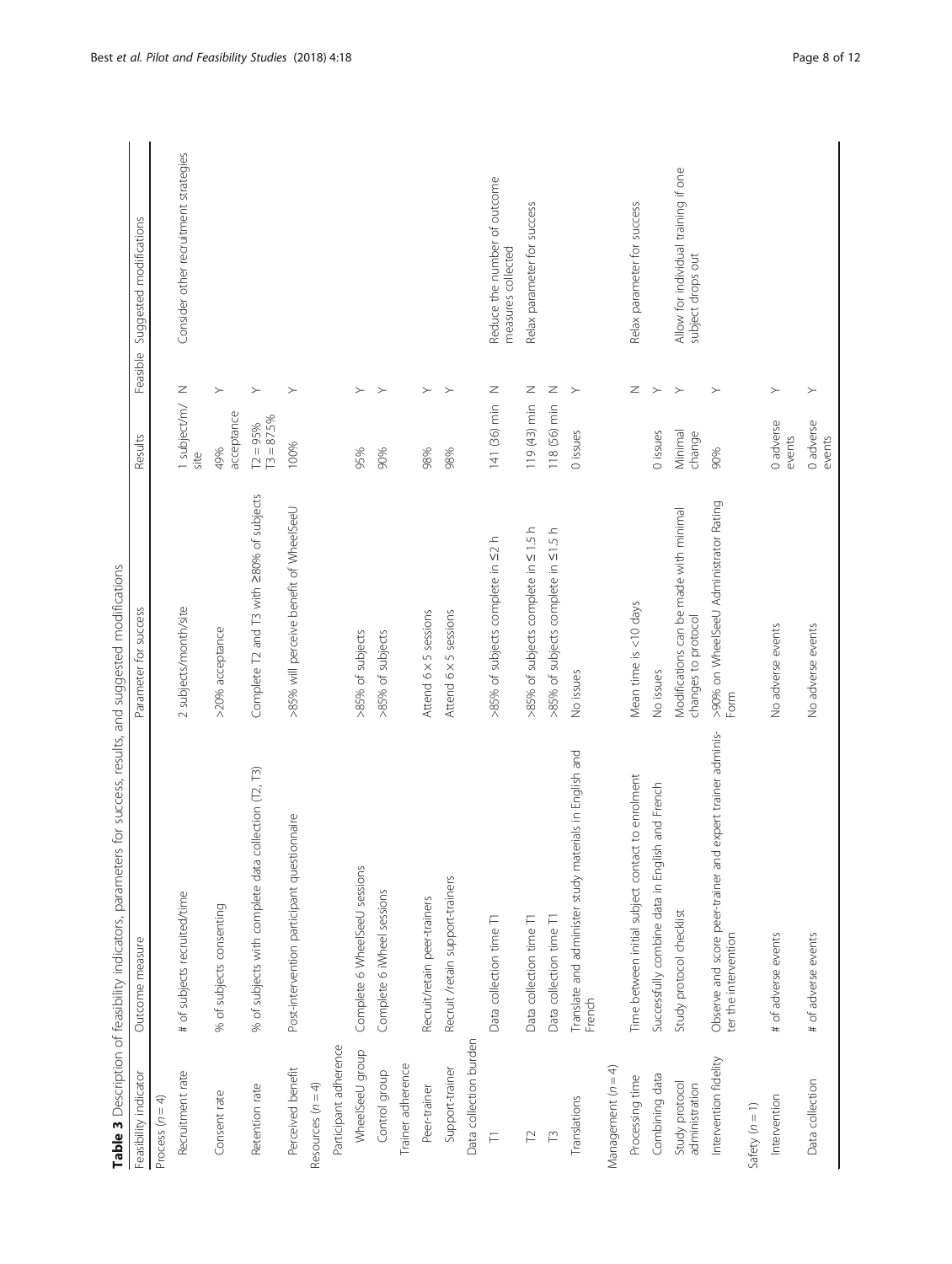Fidelity—The WheelSeeU Administration Rating form was completed by research coordinators at both sites on six separate occasions. A mean (SD) score of 90 (5)% revealed that fidelity of the WheelSeeU intervention was attained. One issue that was raised at both sites was that the supporttrainer took more of a lead role than intended during the first few WheelSeeU sessions. As the peer-trainer gained experience and felt more comfortable and confident in their role, they began to take on the lead role as was intended.

#### Safety

Intervention—The WheelSeeU protocol was safe for participants, as there were no adverse events in delivering the WheelSeeU intervention.

Data collection—There were no adverse events during data collection.

There was one adverse incident with the peer-trainer during the WheelSeeU intervention, which did not result in injury or serious concern. The peer-trainer tipped backwards in his wheelchair during demonstration of one of the skills and used the opportunity to teach learners about safe falling techniques.

# **Discussion**

The results of this study confirm that the peer-led WheelSeeU study protocol was feasible to administer to community-living older adults. Following minor modifications to address three feasibility issues (recruitment rate, burden of data collection, and subject processing time), findings support conducting a larger clinical trial to evaluate the effectiveness of peer-led WheelSeeU training for older adults in the community.

#### Process

Further consideration of how to best target older community-living adults who use MWCs may improve feasibility for recruiting older adults MWC users. About 6 months into recruiting, the eligibility criteria were slightly revised from  $\geq 55$  to  $\geq 50$  years of age to increase the potential participant pool. Revising eligibility criteria without reducing scientific rigor has been suggested as one approach for recruiting wheelchair users [[35](#page-11-0)]. Although the WheelSeeU study used various creative recruitment strategies at both sites to target wheelchair users, as suggested by Nary et al. [\[35](#page-11-0)], recruitment posed a challenging issue. Recruitment methods in Vancouver included clinicians and vendors describing the study to inpatients and outpatients at a local rehabilitation centre, posters, and presentations to special interest groups in the community, and mail-outs to potential participants as identified by hospital records. Although we tried to reach additional participants through wheelchair vendors in the community, there was some reluctance to 'push' a product that was not being sold by the company. All 26 participants in Québec City were identified and recruited by a clinician through a database of wheelchair users at the Institut de réadaptation en déficience physique de Québec, which may explain why recruitment rates were higher in Québec City compared to Vancouver. More research is needed to determine best methods for recruiting older community-living wheelchair users.

Although a 49% consent rate is considered very high in rehabilitation research, recruitment issues identified in this study suggest that recruiting participants during initial rehabilitation may not be the best time for intermediate or advanced MWC training. In addition to clinician-perceived barriers of conducting wheelchair skills training during rehabilitation [[12\]](#page-11-0), issues of competing priorities, physical and psychological adjustments to mobility impairment, and lack of real-world experiences with using a wheelchair may influence the likelihood of new MWC users to participate. Therefore, community-based training programs like WheelSeeU may be better suited for older adults after they have had some time to experience the task demands of MWC use in the community.

It is promising that participant retention was high at both time points (95% at T2 and 87.5% at T3) in both the experimental and control groups. All participants who completed the WheelSeeU intervention felt they benefited from the training, which has prompted the design of a qualitative study to obtain richer data about participants' experiences and perceptions with a peer-led MWC training program. The WheelSeeU study used an active control group (iWheel) in efforts to increase participant adherence, which seemed to be well received by participants. While having an active control group may have been a less pragmatic approach in the evaluation of a novel intervention, this approach minimized threats to internal validity by controlling for researcher attention and travel to sessions [\[36\]](#page-11-0).

#### Resources

The burden of data collection was higher than anticipated; however, no participants indicated issues with testing times. In fact, comments were made about enjoying the time with the tester in many cases. Participant and tester burden may be reduced through elimination of the objective WST from the protocol, which takes approximately 30 min to complete. Although WST-Q scores are highly correlated with objective WST scores [[28](#page-11-0)], the WST-Q may be a more valid indication of wheelchair skills capacity because participants are not penalized for technical testing errors (e.g., touching the line). Additionally, collecting only the participation component of the LLFDI may further reduce testing by 15–20 min. Since Wheel-SeeU targets improved MWC mobility for the purpose of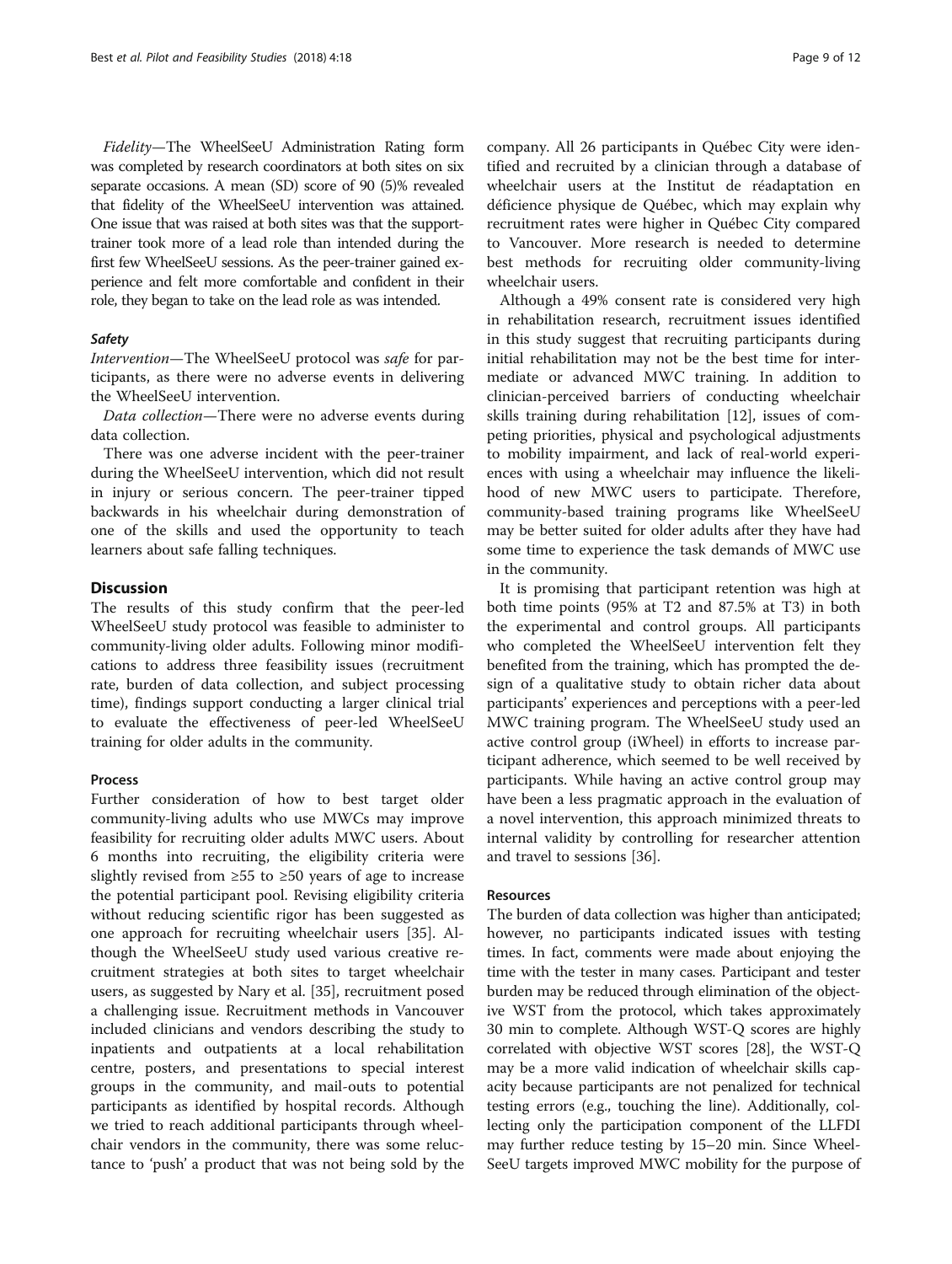increasing participation outcomes, future trials should consider patient-reported outcomes to fully understand the impact of WheelSeeU [[37\]](#page-11-0).

It is promising that both participant and peer-trainer adherence to the intervention was high. Although all participants stated perceived benefits of WheelSeeU, the exact reasons for adherence are unknown. Qualitative interviews with participants who completed WheelSeeU may provide considerable insight about perceived facilitators and barriers influencing adherence and the important characteristics of peer-trainers (e.g., age, gender, previous experiences) that may inform the development of future studies and sustainable community-based programs. Qualitative interviews with participants in the control group may have provided useful information about the "attention-control" activity. The iWheel sessions provided participants with social activity and with resources about their community, which may have had potential perceived benefits for participants. Finally, qualitative interviews with those who accept and decline to participate in intervention research may also provide a better understanding of how to recruit MWC users for community-based programs. Findings from this study also support the feasibility of recruiting and maintaining a peer-trainer, which may positively contribute to the sustainability of community-based wheelchair training programs in the future.

It is plausible that peer-led MWC training may be delivered to larger groups of MWC users in the community without the need for clinician presence, thus maximizing resources and potentially decreasing costs. However, prior to this, it is prudent to ensure that peertrainers have the necessary characteristics and skill sets. This feasibility study allowed us to gain insight on some of the important characteristics of a peer-trainer (e.g., previous coaching/ peer-mentorship/teaching experience, wheelchair skills, wheelchair use confidence), thus suggesting prerequisites for future recruitment of peertrainers. With the right peer-trainers, it is possible that clinicians or MWC training experts could be consulted as required. The feasibility nature of this study allowed us to explore the important characteristics of peertrainers. However, due to pragmatic reasons (i.e., slow recruitment) and to maximize safety, the trainer to participant ratio was 2:2.

#### Management

While success on subject processing time was not achieved, the fact that participants remained interested in the study after a period of approximately 3 months is promising. For participants who were contacted during a rehabilitation stay, regular contact was maintained between the initial screening and enrolment [\[35\]](#page-11-0). This also highlights the importance of providing wheelchair training at times that are convenient for participants and supports the necessity for wheelchair training that continues after discharge from initial rehabilitation.

Intervention fidelity is critical to knowledge translation of evidence-based programs. With  $~15$  h of training, older MWC users and clinicians were able to administer a self-efficacy enhanced wheelchair training program. However, in some cases, the support-trainer took more of a lead role in the training than was intended. As the peer-trainer gained experience and felt more comfortable and confident in their role, they began to take to lead as intended. As stated by Green [\[38\]](#page-11-0), this reinforces the importance of peer-selection and ensuring peers receive adequate training. Although the current WheelSeeU program was co-led by a peer-trainer and a supporttrainer, the future intent of WheelSeeU is to provide a peer-led program without the need for a healthcare professional. Future studies of peer-led wheelchair training should also consider ecological validity and the inability to control all protocol parameters in a real-world application of WheelSeeU. It has been suggested that tradeoffs between maintaining experimental control and fidelity of evidence-based programs maximizing fit to the new context should be considered in research among individuals with disabilities [\[39\]](#page-11-0).

#### Safety

Findings from this study confirm that a wheelchair training program administered by a peer and a health care professional is safe. However, as previously mentioned, the future intent of WheelSeeU is to be solely administered in the community by a peer-trainer. Recent findings from focus groups conducted during the development of a peer-led program highlight some concern for programs led solely by lay peers [\[40\]](#page-11-0), but there is evidence that supports competencies of peer-trainers when adequate training is provided [\[41\]](#page-11-0). Moreover, community-living MWC users should be given the autonomy and choice to make decisions about how they participate in community-based programs.

#### Limitations

The consent rate (49%) was based on the number of individuals contacted by research investigators during the study period. This number may be underestimated, as there is no way to track the number of people who may have been contacted through snowball methods or by world-of-mouth from clinicians who were not a part of the study team.

There may have been pragmatic issues with slow enrollment and an intervention designed for dyadic training. In order to perform the most robust randomization procedures (i.e., group allocation upon completion of baseline measures), while reducing the chances of dropout due to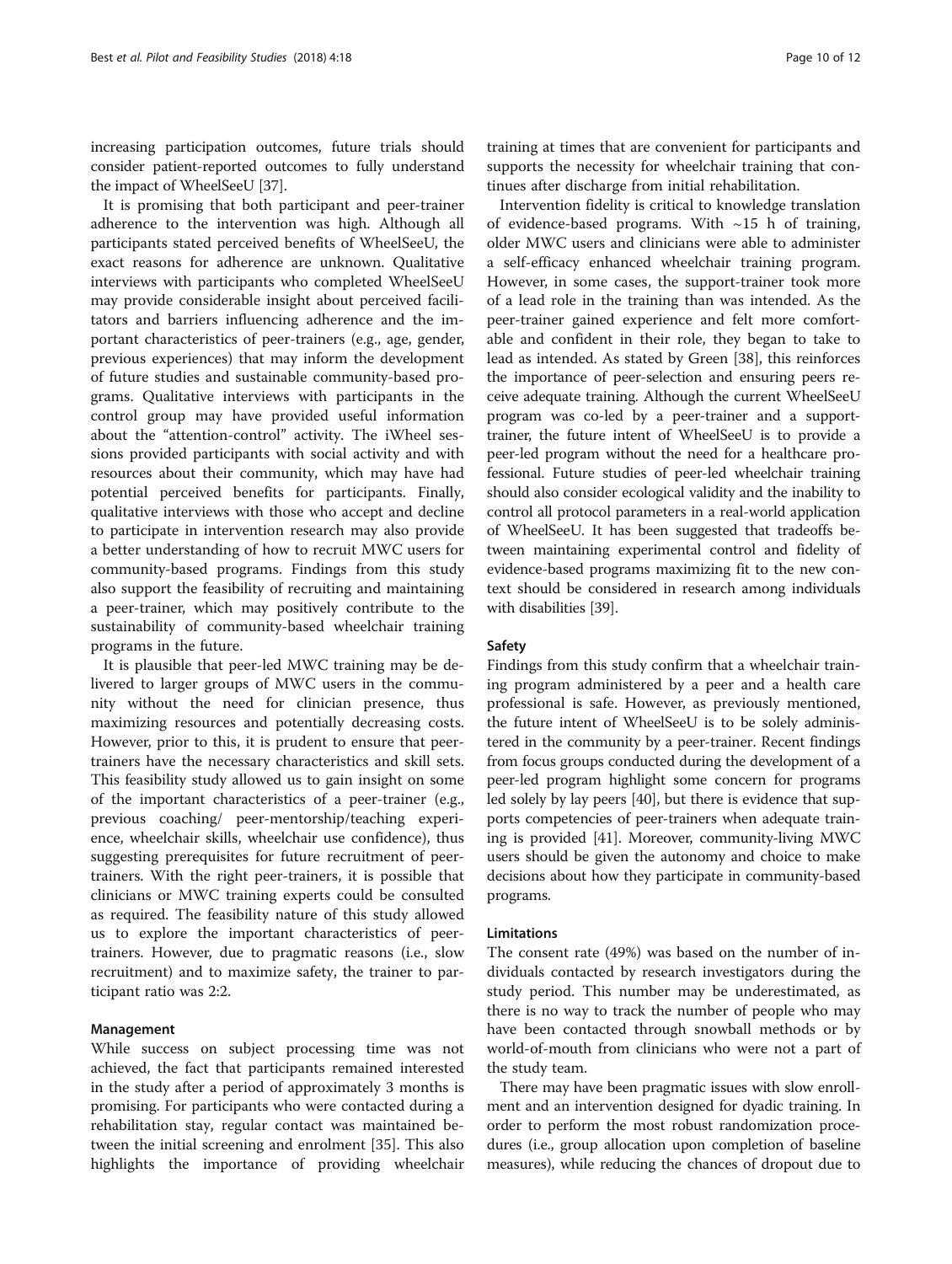long wait periods between baseline testing and start of the intervention period, randomization was done in blocks of two. This means that as two participants were enrolled, they were allocated in pairs to either the intervention or the control group. Restricting training to pairs of participants was recognized as a limitation in this study. Future studies may consider one-on-one training or training in small groups.

While assessing peer-trainer adherence was an a priori objective, we did not include support-trainer or iWheel trainer adherence as a study objective. Both the supporttrainer and iWheel trainer were part of the extended research team and maintained regular contact with the study investigators, including attending bimonthly team meetings to ensure any concerns could be addressed as they arose. Details about support-trainer and iWheel trainer adherence may have provided useful information pertaining to this study and should be considered for future feasibility studies.

Finally, details about peer-trainer training and intervention fidelity may have strengthened the results of this study. Implementation of a test at the end of the 2-day training session may help to ensure the peer-trainer and support-trainer are prepared to administer the intervention. However, study investigator (KB) has more than 10 years of experience in wheelchair skills training and thus should be able to attest to trainer readiness. Additionally, the WheelSeeU Administrator Rating form could have been administered more frequently to understand fully how WheelSeeU was delivered and whether it was administered as intended. Specifically, more information on how the lead roles shifted from the supporttrainer to the peer-trainer would provide more insight into factors that may be taken into consideration when training the peer-trainer. It is possible that an additional day of training would have been useful for practice. It is possible that WheelSeeU sessions could be videotaped; however, it was felt that this could hinder organic discussions.

# Conclusions

Self-efficacy enhanced peer-led wheelchair training provides a feasible option that may contribute to the development of a needed community-based wheelchair training continuum for older wheelchair users. The present study demonstrates that with the support of a clinician, it is feasible for peers to teach older MWC users about using their wheelchair. Further examination of the efficacy of community-based peer-led programs in a larger randomized controlled trial is warranted.

#### Abbreviations

iWheel: Information for using a wheelchair; MWC: Manual wheelchair; RCT: Randomized controlled trial; SD: Standard deviation; WheelSeeU: Wheelchair training Self-Efficacy Enhanced for Use

#### Acknowledgements

We would like to thank our peer-trainers (Jurek Golas, Richard Peter, and Michel Garant), support-trainers (Marie-Pierre Johnson, Megan MacGillivray), and control group trainers (Emma Smith and Emilie Lacroix) for administering the study protocol. We would also like to thank Dr. Charles Goldsmith and Dr. Jean Leblond for their statistical advice and support. We would like to acknowledge the contributions of Dr. Kate Keetch, Ms. Emilie Lacroix, and Ms. Naomi Bartz-McCormick for the study coordination, logistics, data collection, translating the documents between French and English, and help in preparing the final manuscript. Finally, we would like to acknowledge the support and scholarly inspiration from the members of the Canadian Disability Participation Project ([www.cdpp.ca](http://www.cdpp.ca/)) mobility squad.

#### Funding

This project was funded by the Canadian Institutes for Health Research. Salary support was provided to Dr. Krista Best by Fonds de Recherche du Québec–Santé (FRQS) and to Dr. François Routhier by the FRQS Research Scholar Award.

#### Availability of data and materials

Data and materials used and/or analyzed during the current study are available from the corresponding author on reasonable request.

#### Authors' contributions

KB conceptualized the WheelSeeU and iWheel intervention, designed the study protocol, assisted in obtaining the project funds, provided training to the trainers and support staff, performed the data synthesis and analysis, and drafted the manuscript. WM conceptualized the intervention, participated in the design of the study, obtained the project funds (primary investigator), managed the overall project and the Vancouver site, assisted in the data analysis, and contributed to the final manuscript. FR participated in the design of the study, managed the Quebec site, assisted in the data analysis, and contributed to the final manuscript. JE provided the mentorship in conducting the clinical trials, assisted in the design of the study, and contributed to the data synthesis and the final manuscript. All authors read and approved the final manuscript.

#### Competing interests

The authors declare that they have no competing interests.

#### Consent for publication

Not applicable.

#### Ethics approval and consent to participate

The protocol for this study was approved by the Research Ethics Boards at the University of British Columbia, Institut de réadaptation en déficience physique de Québec, and Vancouver Coastal Health in Vancouver. All the study participants provided informed consent.

#### Publisher's Note

Springer Nature remains neutral with regard to jurisdictional claims in published maps and institutional affiliations.

#### Author details

<sup>1</sup>Department of Rehabilitation, Université Laval, Quebec City, QC, Canada <sup>2</sup> Center for Interdisciplinary Research in Rehabilitation and Social Integration Centre integré de santé et de services sociaux de la Capitale-Nationale, Institut de réadaptation en déficience physique de Québec, Quebec City, QC, Canada. <sup>3</sup> The Department of Occupational Sciences and Occupational Therapy, Faculty of Medicine, University of British Columbia, Vancouver, BC, Canada. <sup>4</sup> The Department of Physical Therapy, Faculty of Medicine, University of British Columbia, Vancouver, BC, Canada. <sup>5</sup>The Rehabilitation Research Program, Vancouver Coastal Research Institute, GF Strong Rehabilitation Centre, Vancouver, BC, Canada. <sup>6</sup>Rehabilitation Research Lab, UBC Department of Occupational Science & Occupational Therapy, Vancouver, BC, Canada.